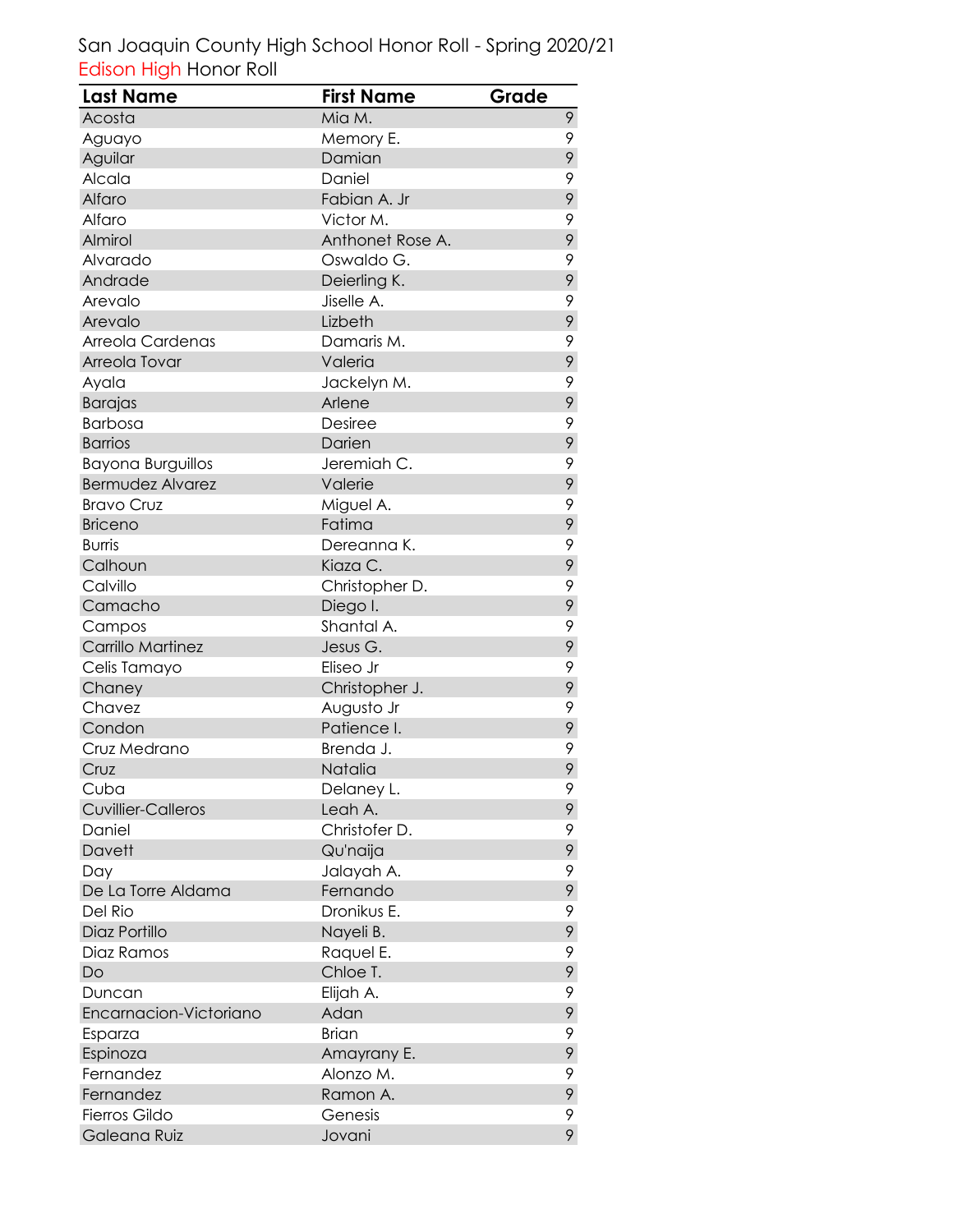| <b>Last Name</b>         | <b>First Name</b> | Grade |
|--------------------------|-------------------|-------|
| Garcia                   | Mark A.           | 9     |
| Garibo Gomez             | America J.        | 9     |
| <b>Garnica Ontiveros</b> | Efren             | 9     |
| Gleockler                | Joseph L.         | 9     |
| Golden                   | Rocky J. Jr       | 9     |
| Gomar                    | Natalie           | 9     |
| Gomez                    | Challan           | 9     |
| Gomez                    | Kevin             | 9     |
| Gonzales                 | Gabriel J.        | 9     |
| Gonzalez-Avila           | Elizabeth G.      | 9     |
| Ham                      | Anthony T.        | 9     |
| Hang                     | Eden              | 9     |
| Hernandez Catalan        | Guadalupe         | 9     |
| Hernandez                | Charlotte R.      | 9     |
| Hernandez-Rodriguez      | Bryan             | 9     |
| Huizar-Medina            | Mahlyia J.        | 9     |
| Hunter                   | Angela M.         | 9     |
| Jarquin Rutiaga          | Estefani          | 9     |
| Jeronimo Mendoza         | Lorena M.         | 9     |
| Jimenez                  | Moises            | 9     |
| Jimenez                  | Yuritza Y.        | 9     |
| Juarez-Raya              | Camila            | 9     |
| King Allen               | Akeelah M.        | 9     |
| Laforteza                | Janelle E.        | 9     |
| Laguna                   | Luis M.           | 9     |
| Laroza Ramirez           | Mark J.           | 9     |
| Lomeli Esparza           | Victor M.         | 9     |
| Lopez Aragon             | Oscar A.          | 9     |
| Lopez                    | <b>Alexis</b>     | 9     |
| Lopez                    | Guillermo         | 9     |
| Lopez                    | Yarley B.         | 9     |
| Lopez-Juan               | Deysi             | 9     |
| Luna Troncoso            | Abril R.          | 9     |
| Luna                     | Angel V.          | 9     |
| Luna                     | Diego H.          | 9     |
| Luna                     | Melani            | 9     |
| Macellari                | Andrew J.         | 9     |
| Madrigal                 | Cristian          | 9     |
| Manning                  | Ramon O.          | 9     |
| Martinez Garcia          | Daniel            | 9     |
| Martinez                 | Christopher A.    | 9     |
| Martinez-Herrera         | Marcial           | 9     |
| <b>McDaniel</b>          | Nizari A.         | 9     |
| Medina Hernandez         | Alan J.           | 9     |
| Melo                     | James             | 9     |
| Mendez-Baltazar          | Rodrigo           | 9     |
| Mendoza Ordonez          | Alejandra N.      | 9     |
| Mendoza Perez            | Joshua            | 9     |
| Mendoza-Mendoza          | Edwyn D.          | 9     |
| Merrick                  | Adrian A.         | 9     |
| Meunier                  | Faith A.          | 9     |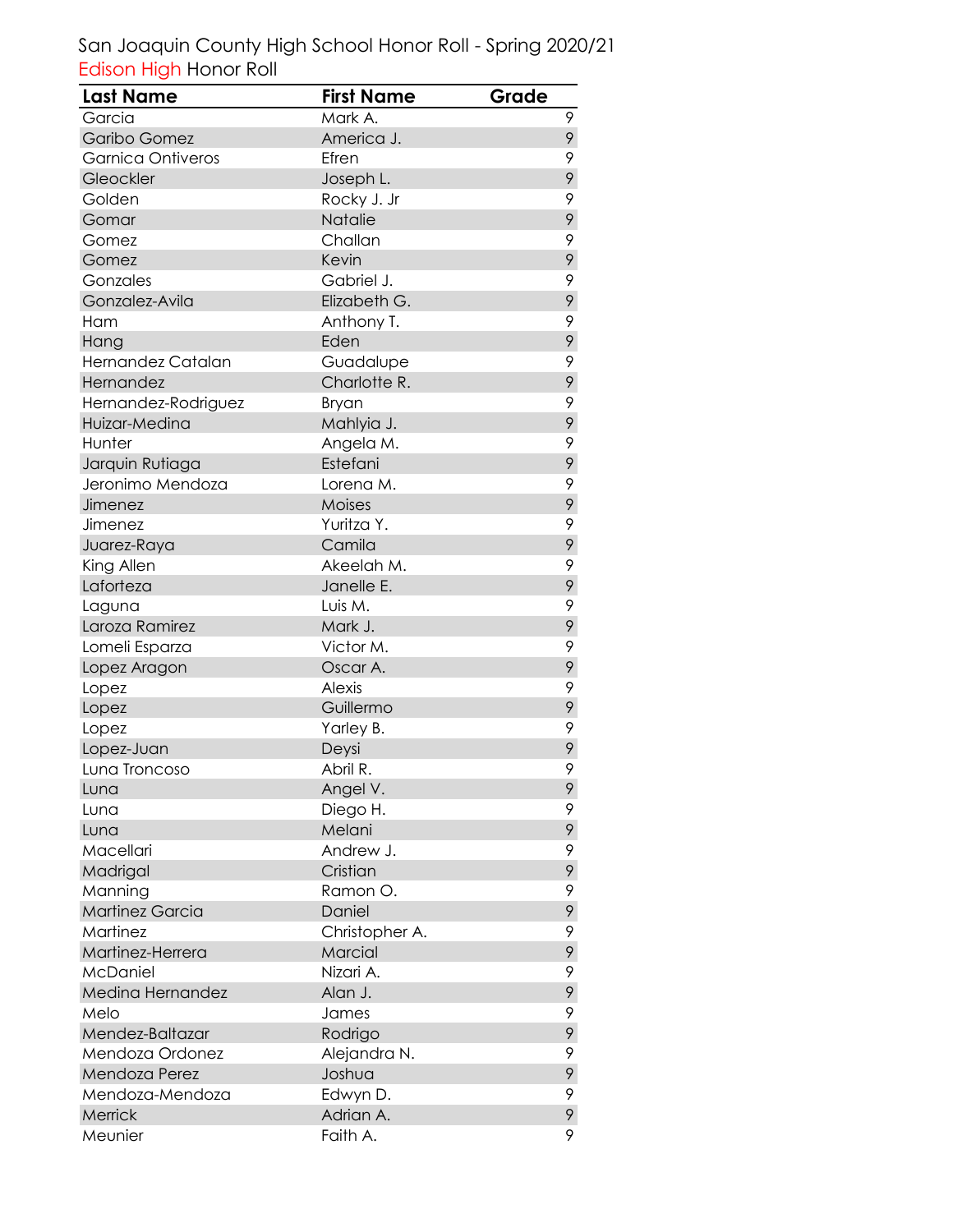| <b>Last Name</b>    | <b>First Name</b>   | Grade |
|---------------------|---------------------|-------|
| Moffett             | D'Marco M.          | 9     |
| Montgomery          | Amorae n.           | 9     |
| Mora                | Linda A.            | 9     |
| Moses               | Askwasi K. Jr       | 9     |
| Munoz-Collazo       | Flor E.             | 9     |
| Musa                | Youssef A.          | 9     |
| Nunez               | Ryan R.             | 9     |
| Odad                | Jeremiah            | 9     |
| Olguin Hernandez    | Marlyn              | 9     |
| Ordaz               | Elanny              | 9     |
| Orlando             | Destiny             | 9     |
| Perez Turcios       | Karleny Z.          | 9     |
| Perez               | Isis J.             | 9     |
| Pileno              | Cristofer           | 9     |
| Ponce-Andrade       | Jesus G.            | 9     |
| Pontod              | Marcelo A.          | 9     |
| Prado.              | Emiliano L          | 9     |
| Primero             | Jose A.             | 9     |
| Ramirez             | <b>Bryan</b>        | 9     |
| Reyes               | Aubrey Anastacia D. | 9     |
| Reyes-Miguel        | Liliana             | 9     |
| Reyna Rueda         | Gabriel             | 9     |
| Rocha Alvarado      | Estrella C.         | 9     |
| Rocha               | Alekza              | 9     |
| Rodriguez Rosiles   | Scarlet             | 9     |
| Rodriguez           | Abraham M.          | 9     |
| Rojas               | Jasmine A.          | 9     |
| Romo                | Fernando            | 9     |
| Romulo-Mundo        | Isabel              | 9     |
| Salam Tot           | Ronald S.           | 9     |
| Sanchez             | Bradly N.           | 9     |
| Santana Garcia      | Perla M.            | 9     |
| Santana Garcia      | Valerie M.          | 9     |
| Santos              | Yoselin             | 9     |
| Savedra             | Anahi N.            | 9     |
| Sicsic              | Allan Ken           | 9     |
| Smith               | A-Naesha A.         | 9     |
| Soto                | Raul                | 9     |
| <b>Talamantes</b>   | Anahi H.            | 9     |
| Tanega              | Vince Xander D.     | 9     |
| Thao                | Nolyn               | 9     |
| Tirre               | Christopher M.      | 9     |
| Tlaxcala-Ixmatlahua | Edgar               | 9     |
| Torres              | Mariah R.           | 9     |
| Ugale               | Michaela Y.         | 9     |
| Urena Brizuela      | Gabriela            | 9     |
| Valenzuela          | Matthew L.          | 9     |
| Vang                | Jay K.              | 9     |
| Velazquez           | Natalie             | 9     |
| Vilaiphone          | Jovan S.            | 9     |
| Villa Diaz          | Andrea              | 9     |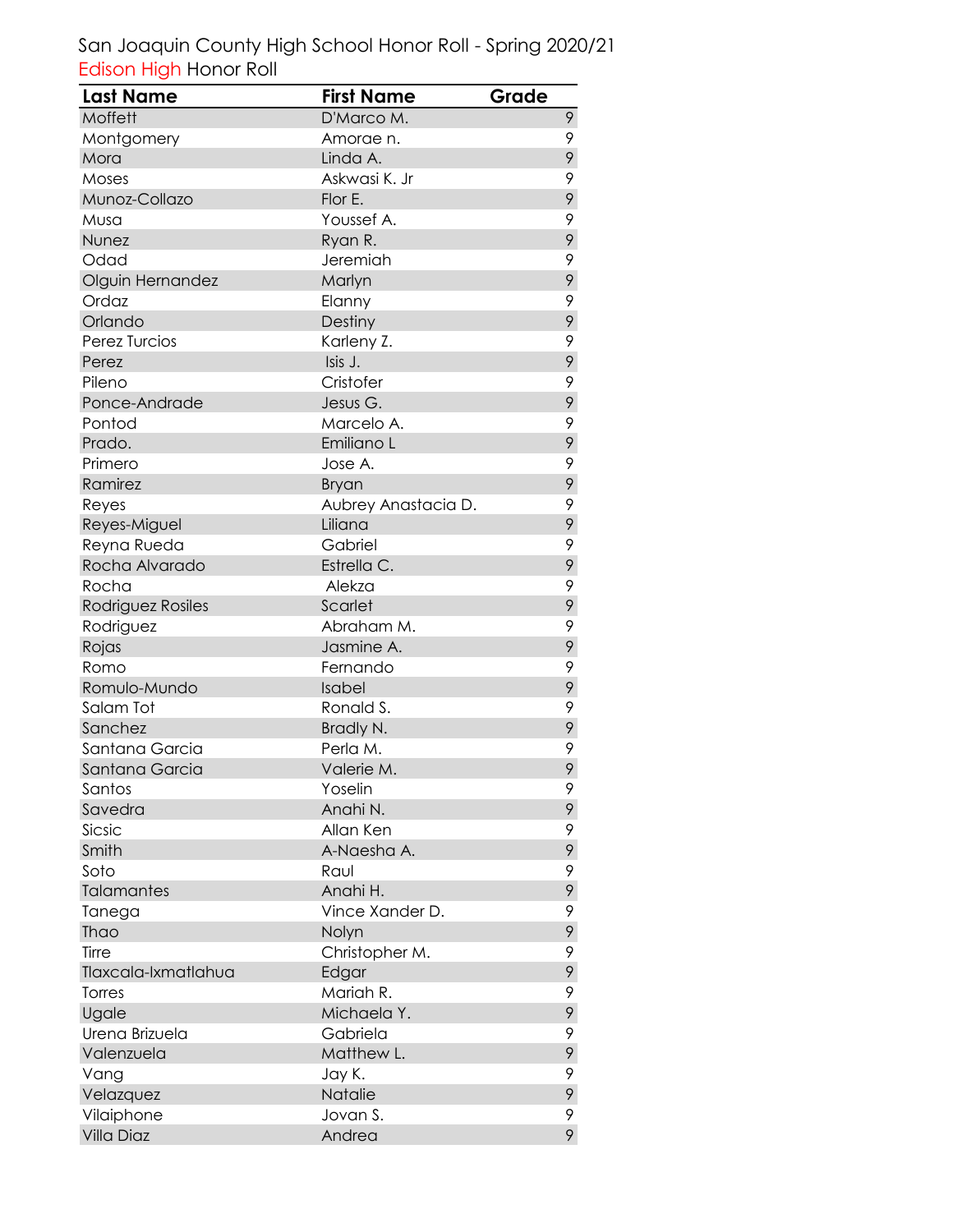| <b>Last Name</b>         | <b>First Name</b> | Grade           |
|--------------------------|-------------------|-----------------|
| Villa Vargas             | Kevin Axel        | 9               |
| Villa                    | Gessalynn         | 9               |
| Vongkeo-Ty               | Tyauna J.         | 9               |
| Vongphouthone Phimpha    | Dylan P.          | 9               |
| Whatley                  | Rihanna           | 9               |
| Wilson                   | Nevaeh C.         | 9               |
| Wright                   | Deshaun E.        | 9               |
| Yang                     | Isabell G.        | 9               |
| Yang                     | Shelia L.         | 9               |
| You                      | Sophea E.         | 9               |
| Zaragoza                 | Emily             | 9               |
| <b>Zavala Perez</b>      | Jesus A. Jr       | 9               |
| Zavaleta De Jesus        | Michelle          | 9               |
| Zuniga-Lopez             | Lucero            | 9               |
| Abrica                   | Marc A.           | 10              |
| Aguiar-Salazar           | Stephanie         | 10              |
| Aguilera Ramirez         | Kevin J.          | 10              |
| <b>Agustin Antonio</b>   | Francisco         | 10              |
| <b>Alcauter Michel</b>   | Christopher J.    | 10              |
| Ali                      | Zahir M.          | 10              |
| Angeles                  | Ivan              | 10              |
| Araiza-Torres            | Natalia           | 10              |
| Asican                   | April             | 10              |
| Avalos                   | Guadalupe G.      | 10              |
| Ayo                      | Carson R.         | 10              |
| Baca                     | Angelo V.         | 10              |
| Bacos                    | Joevyjean C.      | 10              |
| <b>Baliola</b>           | Jasmine M.        | 10              |
| <b>Bandilla Renteria</b> | Denise            | 10              |
| Barajas Miranda          | Nicole Guadalupe  | 10              |
| Barnard                  | Araceli F.        | 10              |
| <b>Bautista Avina</b>    | Jacqueline A.     | 10              |
| <b>Bautista Mendoza</b>  | Alex I.           | 10              |
| <b>Bautista-Santos</b>   | Ecgar             | 10              |
| Bernardino               | Ramon             | 10              |
| Bernardo                 | Nevaeh L.         | 10              |
| <b>Billberry</b>         | Anthony A.        | 10              |
| Bounyalath               | Lorenzo N.        | 10              |
| Bungcayao                | Alvin Jared I.    | 10              |
| Cabus                    | CJT.              | 10              |
| Campagne Garcia          | Alexandra         | 10              |
| Campos                   | Isaac C.          | 10              |
| Campos                   | Jetshua Gael P.   | 10              |
| Campos                   | Serena A.         | 10 <sup>1</sup> |
| Carrillo Perez           | Norkys A.         | 10              |
| Casillas                 | Oscar A.          | 10              |
| Cecilio-Casarrubias      | Diego             | 10              |
| Ceja                     | <b>Brian</b>      | 10              |
| Cervantes                | Marco A. III      | 10              |
| <b>Chavez Martinez</b>   | Karol N.          | 10              |
| Cruz Victoriano          | Marco A.          | 10              |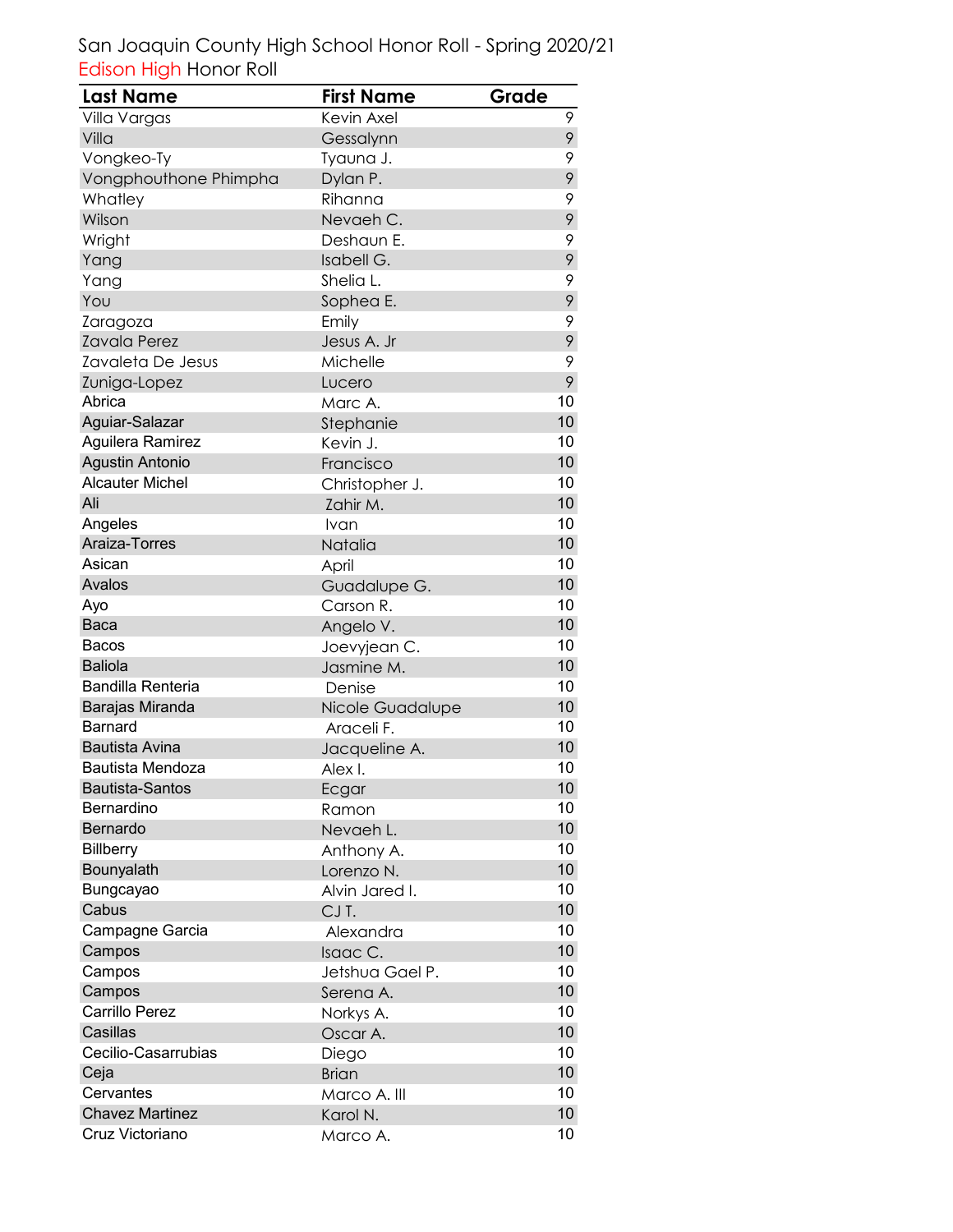| Last Name           | <b>First Name</b>    | Grade           |
|---------------------|----------------------|-----------------|
| Cruz-Hernandez      | Emily A.             | 10              |
| Damas-Medina        | Fernando             | 10              |
| De Jesus-Rivera     | Victor               | 10              |
| DeLao               | Anthony A.           | 10              |
| Delgadillo-Chavez   | Ariana               | 10              |
| Diaz Portillo       | Joel G.              | 10              |
| Diaz                | Jacqueline B.        | 10              |
| Dominguez Cecilio   | Yoselyn              | 10              |
| Ennals              | Heaven J.            | 10              |
| Espinoza            | Kevin O.             | 10              |
| Ewing               | Ashlei J.            | 10              |
| Figueroa            | Emily J.             | 10              |
| <b>Flores</b>       | Joseph I. Jr         | 10              |
| Garcia Paredes      | Jeniffer             | 10              |
| Garcia              | Giselle A.           | 10              |
| Garduno Miranda     | Jenifer              | 10              |
| Gaston              | Loyalty A.           | 10              |
| Gomez Enriquez      | Alejandro            | 10              |
| Gomez               | Isabel M.            | 10              |
| Guerrero            | Nivanette A.         | 10              |
| Her                 | Gaozer               | 10              |
| Hernandez           | <b>Breeana</b>       | 10              |
| Hernandez           | Mireya A.            | 10              |
| Herrera-Ramirez     | Aaron A.             | 10              |
| Holmes              | Jessica-Charlotte Y. | 10              |
| Hughes              | Taviana A.           | 10              |
| Ibea                | Joshua A.            | 10              |
| <b>Ivy</b>          | Fabian F.            | 10              |
| Jaimes              | Faith A.             | 10              |
| Joachin             | William G.           | 10              |
| Johnson             | Jonique A.           | 10              |
| Jones               | Lynia La' Diamond T. | 10              |
| Jumawan             | Jeff O.              | 10              |
| King                | Elijah               | 10              |
| Leon Molina         | Rosita               | 10              |
| Licona Aguilar      | Valeria              | 10              |
| Linteo              | Ryan E.              | 10              |
| Lopez               | D'Angelo A.          | 10              |
| Lor                 | Eric                 | 10              |
| Lourm               | Keilee               | 10              |
| Luna Suchil         | Juan Pablo           | 10              |
| Maciel              | Teressa              | 10              |
| Mariano             | Augustine Jr         | 10              |
| Martin              | Carmello D.          | 10              |
| <b>Matias Gomez</b> | Ricardo              | 10              |
| Mckenzie            | Di'jon H.            | 10              |
| Mendoza Ordonez     | Denise G.            | 10              |
| Mendoza             | Salem A.             | 10              |
| Meza Vega           | Guadalupe A.         | 10              |
| Minero Gastelum     | Antonio              | 10              |
| Monroy              | Eduardo I.           | 10 <sup>1</sup> |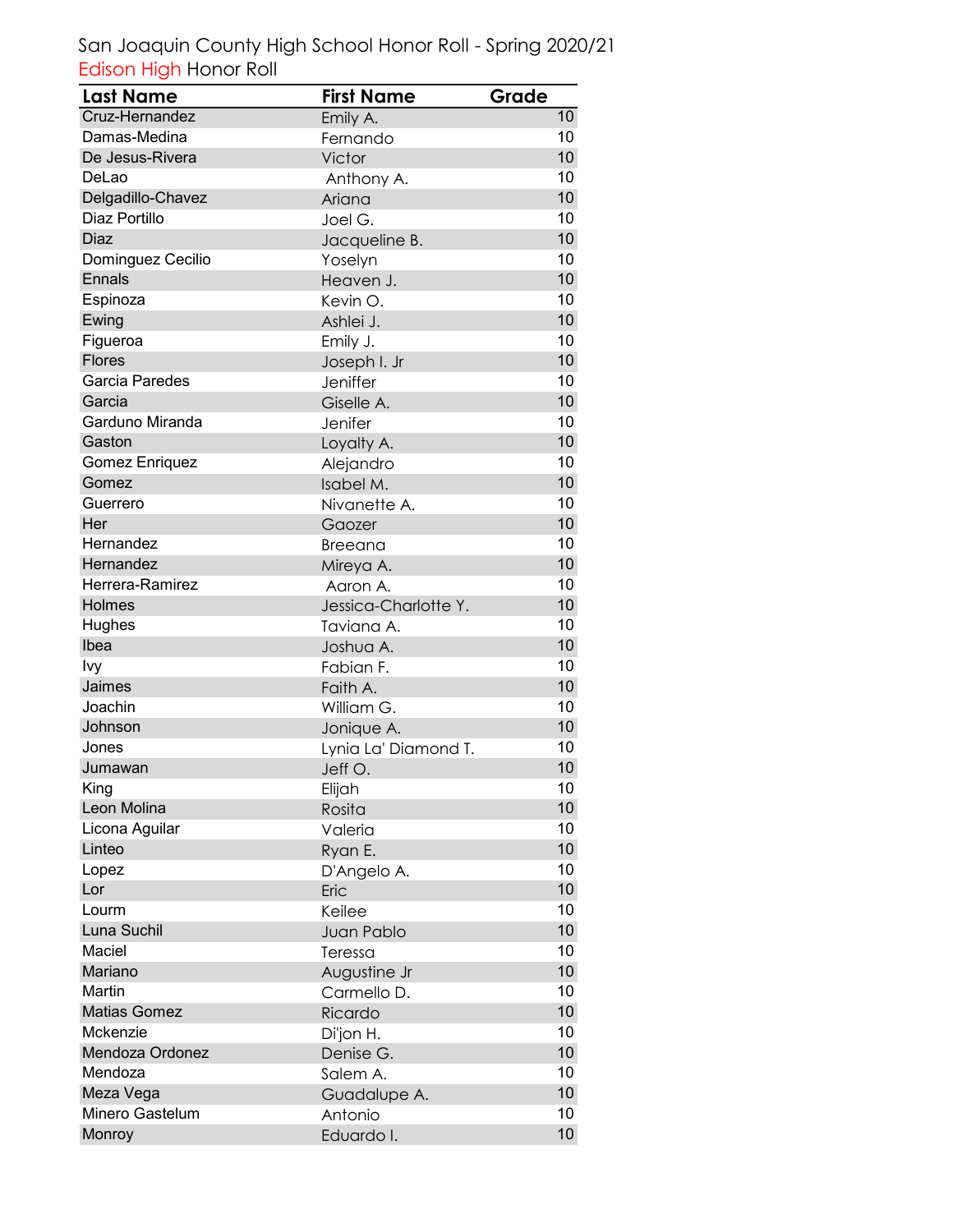| <b>Last Name</b>      | <b>First Name</b> | Grade |
|-----------------------|-------------------|-------|
| <b>Morales Quiroa</b> | Jesus A.          | 10    |
| Mosqueda              | Esmeralda         | 10    |
| Munoz Rodriguez       | Esmeralda         | 10    |
| <b>Munoz</b>          | Alan D.           | 10    |
| Munoz                 | Erik              | 10    |
| Nava Barro            | Gerardo           | 10    |
| Nava                  | Israel E.         | 10    |
| <b>Neal</b>           | Dillon J.         | 10    |
| Olam                  | Rey D. Jr         | 10    |
| <b>Olivares</b>       | <b>Balery</b>     | 10    |
| Oropeza               | Jocelyn           | 10    |
| Orozco                | Diana P.          | 10    |
| Ortuno                | Genaro            | 10    |
| Pacheco-Gonzalez      | Alejandra         | 10    |
| Paredes-Vega          | Angel             | 10    |
| Parra                 | Jose N.           | 10    |
| Pasene                | Manai'a M.        | 10    |
| Pedro                 | Job E.            | 10    |
| Peralta               | Jaime             | 10    |
| Peralta-Zeferino      | Esmeralda         | 10    |
| Provencio             | Xavier P.         | 10    |
| Resendez              | Alleija M.        | 10    |
| Reyes                 | Zaira             | 10    |
| Rhode                 | Lakeya            | 10    |
| Riberal               | Juana L.          | 10    |
| <b>Rios Hernandez</b> | Daniela           | 10    |
| Rocha-Zuniga          | Reyli             | 10    |
| Rodriguez Iniguez     | Rick E.           | 10    |
| Rodriguez Rivera      | Daniel A.         | 10    |
| Rojas Garcia          | Jose L.           | 10    |
| Romeo                 | Rollan Y. Jr      | 10    |
| Ruelas Mendoza        | Jasmine           | 10    |
| Saing                 | Vickchiga M.      | 10    |
| Salguero              | Edvin D.          | 10    |
| Sanchez               | Joseph James      | 10    |
| Sandoval              | Axel F.           | 10    |
| Sasser                | Jahiem K.         | 10    |
| Savedra               | Ayleen M.         | 10    |
| Sierra                | Jaime             | 10    |
| Silva                 | Maria Alexis J.   | 10    |
| Soto                  | Vincent           | 10    |
| Tamayo-Vazquez        | Karla E.          | 10    |
| Tillery               | Mylee J.          | 10    |
| Torregosa             | Angelina          | 10    |
| Torres                | Antonio F.        | 10    |
| Trujillo Rondin       | Milton G.         | 10    |
| Valdez                | Aidan             | 10    |
| Valencia Romero       | Ruby              | 10    |
| Valencia              | Dulce             | 10    |
| Valenzuela            | Alexis-Loi A.     | 10    |
| Vang                  | Nalia             | 10    |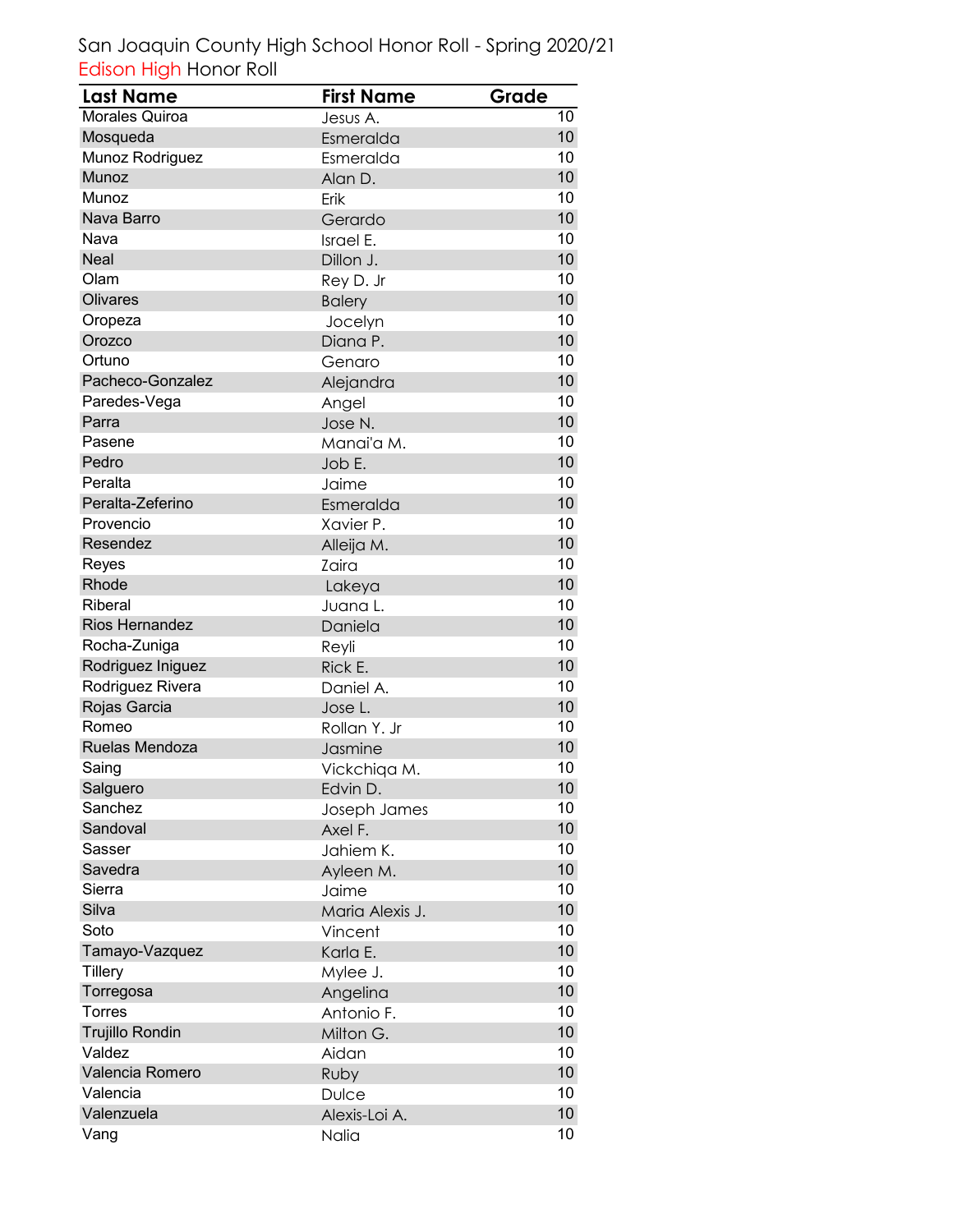| <b>Last Name</b>       | <b>First Name</b> | Grade |
|------------------------|-------------------|-------|
| Vazquez Ojeda          | Hugo C.           | 10    |
| Ventura Galicia        | Edenilson O.      | 10    |
| Ventura                | John Michael T.   | 10    |
| Villalobos             | Yulissa I.        | 10    |
| Wahid                  | Armaan J.         | 10    |
| Williams               | Akil C.           | 10    |
| Yang                   | Solomon           | 10    |
| Yu                     | Joshua B.         | 10    |
| Zambrano               | Denise A.         | 10    |
| Zepeda-Gaytan          | Andrew G.         | 10    |
| Zuniga                 | Mireya J.         | 10    |
| Acain                  | Christine Jane C. | 11    |
| Adams                  | Destiny M.        | 11    |
| Adams                  | Mwandishi J. Jr   | 11    |
| Aguayo                 | Mariah A.         | 11    |
| Alvarez Garibay        | Moises A.         | 11    |
| Antonio                | Stephen R.        | 11    |
| Ashley                 | Ah'marion D.      | 11    |
| Aviles                 | Gizel             | 11    |
| Ayala Carrillo         | Erwuins J.        | 11    |
| <b>Barbosa</b>         | Francis Jemar V.  | 11    |
| Barnachea              | Gerome B.         | 11    |
| <b>Barrios</b>         | Ernesto           | 11    |
| Becerra                | Valeria           | 11    |
| Bejar-Zuniga           | Kimberly          | 11    |
| Brown                  | Gelonni M.        | 11    |
| <b>Busto</b>           | Mark Vincent V.   | 11    |
| <b>Calderon Chavez</b> | Luis Enderson     | 11    |
| Caragan                | Ivan Jerome N.    | 11    |
| Carreto Lopez          | Wilson O.         | 11    |
| Cazares                | Juan A.           | 11    |
| Chavez-Rivera          | Vanessa           | 11    |
| Chen                   | Leihong           | 11    |
| Cook                   | Trevoun D.        | 11    |
| Cristerna              | Emily M.          | 11    |
| Davis                  | Jayme C.          | 11    |
| De La Luz-Estrada      | Angel U.          | 11    |
| Dominguez Garcia       | Saul              | 11    |
| Dorsey                 | Malia A.          | 11    |
| Esparza                | Gabriel R.        | 11    |
| <b>Flores Castillo</b> | Anthony B.        | 11    |
| <b>Flores</b>          | Gricelda C.       | 11    |
| Fregillana             | John Erwin R.     | 11    |
| Garcia Cabral          | Victor C.         | 11    |
| Garcia Fabela          | Alexandra         | 11    |
| Garcia                 | Geraldine         | 11    |
| Garcia-Mendoza         | Salvador E.       | 11    |
| Garza Jr               | Rudy              | 11    |
| Goins                  | Tatinna D.        | 11    |
| Gomez                  | Angelica          | 11    |
| Gonzales               | Martin V.         | 11    |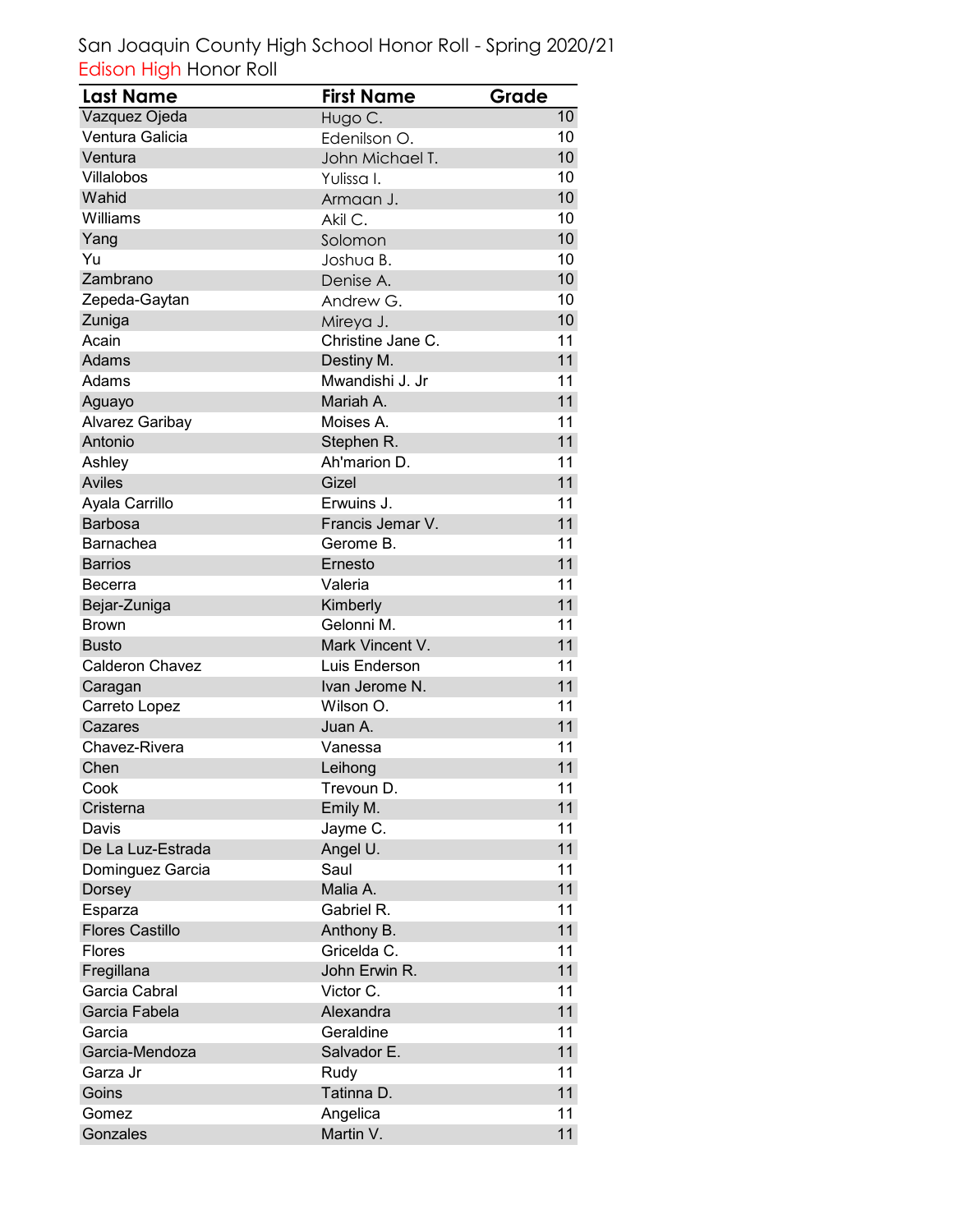| <b>Last Name</b>            | <b>First Name</b>     | Grade |
|-----------------------------|-----------------------|-------|
| Gonzalez Camargo            | Jadhe                 | 11    |
| Grady                       | Jada N.               | 11    |
| Gutierrez                   | Anthony               | 11    |
| Hallon                      | Christopher I.        | 11    |
| Hang                        | Shawn T.              | 11    |
| Hardy                       | Precious D.           | 11    |
| Harrell                     | Isaiah L.             | 11    |
| Harrison                    | Ariana T.             | 11    |
| Henley                      | Destiny L.            | 11    |
| Her                         | Dallas X.             | 11    |
| Hernandez                   | <b>Brandon</b>        | 11    |
| Hernandez                   | Javier P.             | 11    |
| Hernandez-Mendez            | Erica                 | 11    |
| Hernandez-Sanchez           | Lourdes               | 11    |
| Herron                      | Robnisha R.           | 11    |
| Ibarra                      | Mariana               | 11    |
| Jenkins                     | Aaliyah X.            | 11    |
| Jimenez                     | Jose J.               | 11    |
| Jules                       | Arianna I.            | 11    |
| Kangleon                    | Neal Bryan            | 11    |
| Kassem                      | Siddiq                | 11    |
| King                        | Tryliyah B.           | 11    |
| Lo                          | Nickolaus V.          | 11    |
| Lopez Herrera               | Angel M.              | 11    |
| Lugo                        | Aileen                | 11    |
| Luna-Juarez                 | Flavio                | 11    |
| Lyons Wright                | Sirrenitie J.         | 11    |
| <b>Macias</b>               | Manuel F. Jr          | 11    |
| <b>Maciel Rios</b>          | America               | 11    |
| <b>Madrigal Gomez</b>       | Jose                  | 11    |
| Magana                      | Carlos Jr             | 11    |
| Mahan                       | Anthony D.            | 11    |
| Maldonado                   | Eduardo S.            | 11    |
| Maya                        | Kayli Y.              | 11    |
| Mc Elvaine                  | Malahki L.            | 11    |
| McKenzie                    | Anta'Veon             | 11    |
| Mendoza                     | Daniela               | 11    |
| Mercado                     | Evangeline L.         | 11    |
| Mercado                     | Michelle              | 11    |
| <b>Miramontes Fernandez</b> | Teresa C.             | 11    |
| Miranda Garcia              | Carlos E.             | 11    |
| Miranda                     | Renjae T.             | 11    |
| Mitchell                    | Richard I.            | 11    |
| Moreno                      | Tiffany A.            | 11    |
| Mosqueda-Avila              | Eduardo               | 11    |
| Murillo Bonilla             | <b>Henry Othoniel</b> | 11    |
| Nawar                       | Noureldin A.          | 11    |
| Nouanpong                   | Raymond B.            | 11    |
| Nunn                        | Mckai C.              | 11    |
| Padilla                     | Emily M.              | 11    |
| Palomares                   | Angel                 | 11    |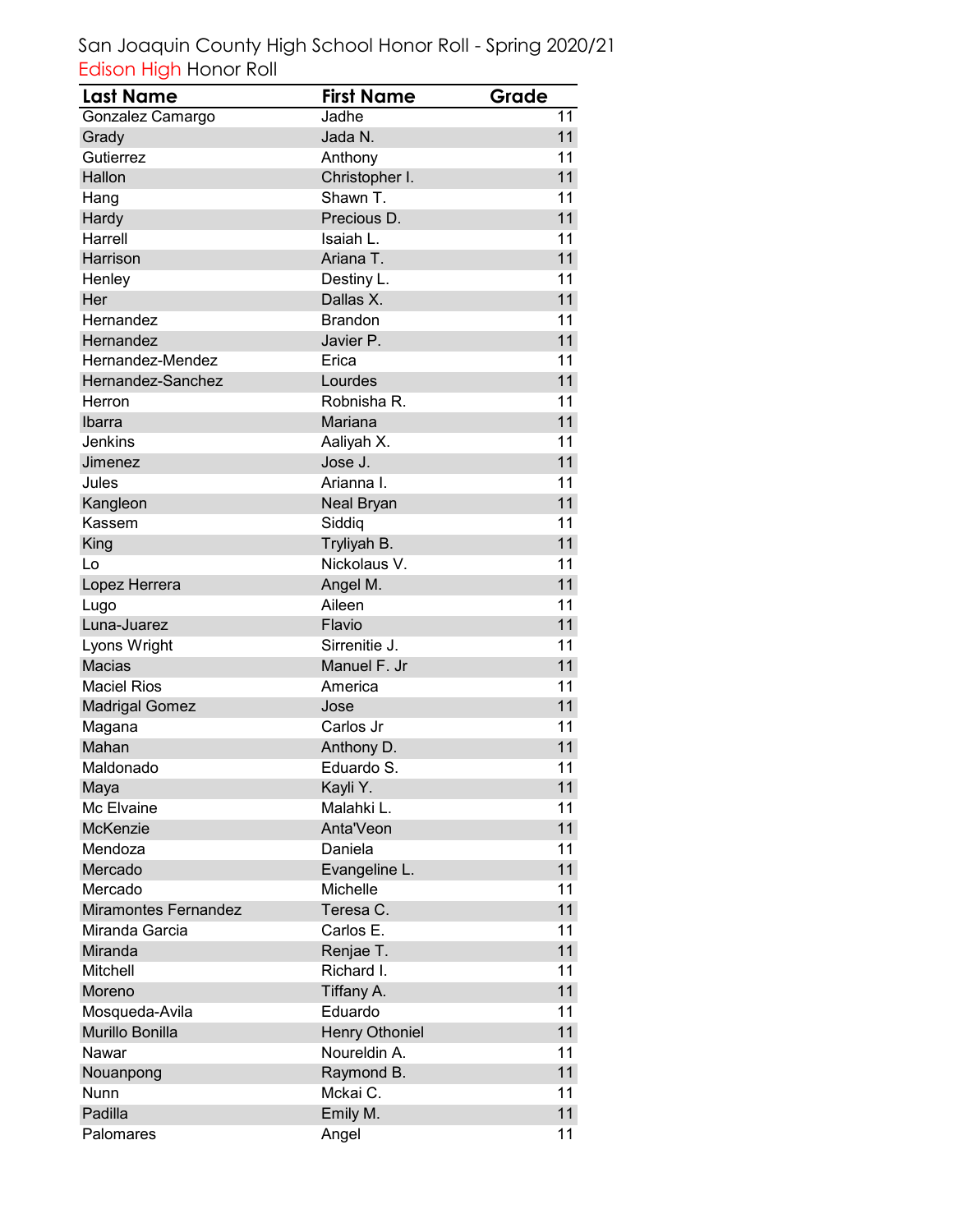| <b>Last Name</b>          | <b>First Name</b>    | Grade |
|---------------------------|----------------------|-------|
| Palomino Castaneda        | Kattie J.            | 11    |
| Panela                    | Adam B. Jr           | 11    |
| Parker                    | Shawn L. Jr          | 11    |
| Peneueta Pomana           | Isaiah Vaima Town H. | 11    |
| Perez Espinal             | Viririana            | 11    |
| <b>Perez Ramirez</b>      | Lazaro               | 11    |
| Perez                     | Miriam               | 11    |
| Pettus                    | Johnel S.            | 11    |
| <b>Pimentel Gutierrez</b> | Maykon A.            | 11    |
| Pogoso                    | Joshua B.            | 11    |
| Ponce                     | Jennifer             | 11    |
| Porter                    | Demarrie L. Jr       | 11    |
| Primero Castillo          | Angelica             | 11    |
| Ramirez                   | Santino              | 11    |
| Ramirez-Jeronimo          | <b>Brenda</b>        | 11    |
| Reyes                     | Athena M.            | 11    |
| Reyes-Rosas               | Sharon               | 11    |
| Reza Valdez               | Blanca Y.            | 11    |
| <b>Rios Hernandez</b>     | Jasmine              | 11    |
| Rios Pacheco              | Andres D.            | 11    |
| Rodriguez                 | Desiree C.           | 11    |
| Rodriguez                 | Eric                 | 11    |
| Rogers                    | Charles K. III       | 11    |
| Rojas                     | Joyce J.             | 11    |
| Romero-Paredes            | Nathalie R.          | 11    |
| Rose                      | Sharice A.           | 11    |
| Salindo Valdez            | Nathan Z.            | 11    |
| Samson                    | Jeff Laurence M.     | 11    |
| Santana                   | Jimena               | 11    |
| Shelton                   | Perry A. III         | 11    |
| Silva Montoya             | Frida M.             | 11    |
| Silva                     | Aaliyah M.           | 11    |
| Silva                     | Angelisa M.          | 11    |
| Sloan                     | Janiah M.            | 11    |
| Smith                     | Milae                | 11    |
| Songkham                  | Titan O.             | 11    |
| Soto Luna                 | Anabel               | 11    |
| Soto                      | Angela               | 11    |
| Spivey                    | Tyree R.             | 11    |
| Symoungkhoune             | Sabrina T.           | 11    |
| Thomas                    | David L. III         | 11    |
| Thomas                    | Lailani M.           | 11    |
| Tinajero                  | Oscar Jr             | 11    |
| <b>Torres</b>             | Ivan D.              | 11    |
| <b>Torres</b>             | Raymond              | 11    |
| Valencia                  | Janely               | 11    |
| Vang                      | Josilynn             | 11    |
| Vang                      | Lee                  | 11    |
| Varelas                   | Fernando             | 11    |
| Vasquez Carreto           | Rudy G.              | 11    |
| Vega                      | Manuel               | 11    |
|                           |                      |       |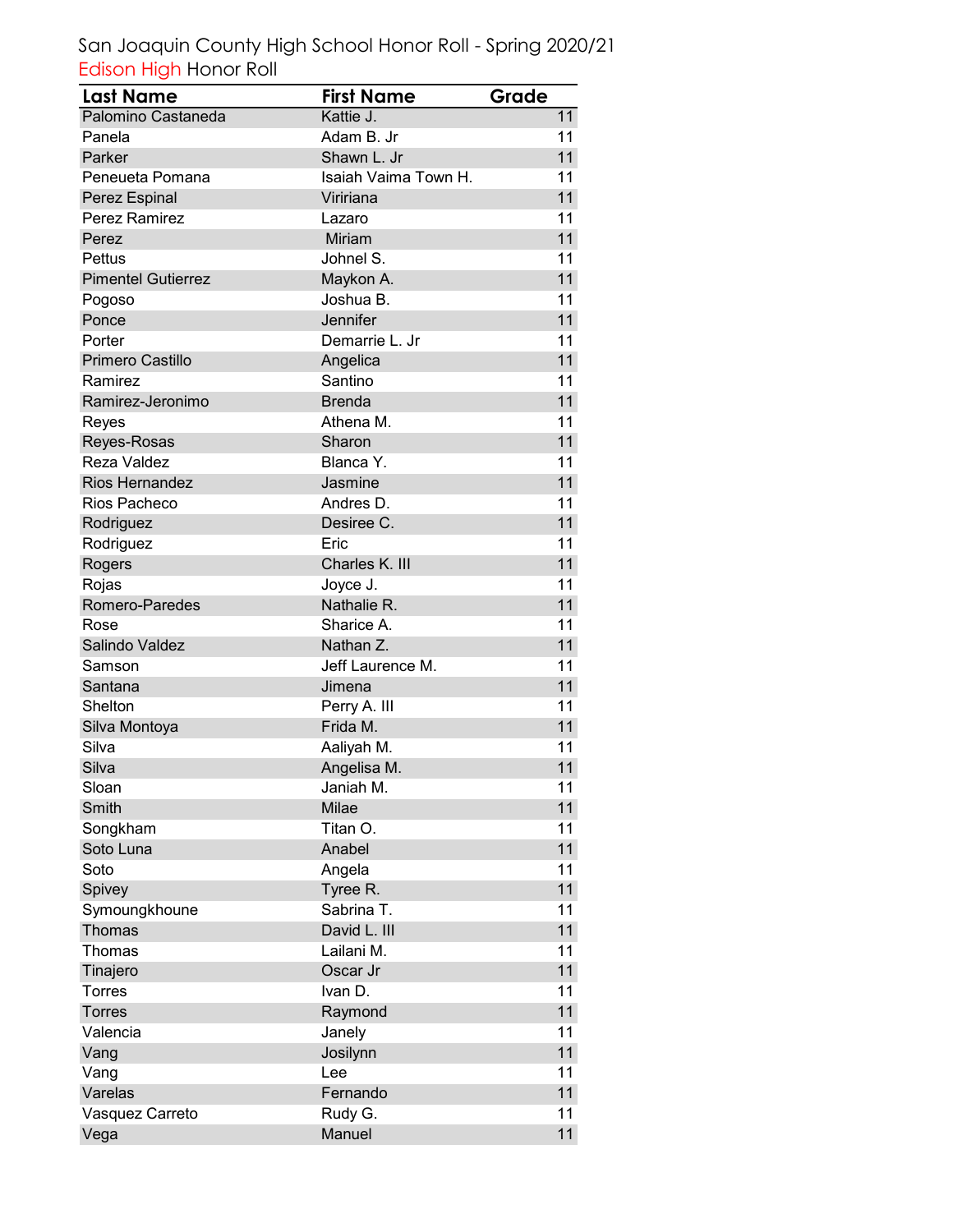| <b>Last Name</b>          | <b>First Name</b> | Grade           |
|---------------------------|-------------------|-----------------|
| Vega                      | Valentina M.      | 11              |
| Velasco-Ruiz              | David             | 11              |
| Velazquez Gonzalez        | Marcelino         | 11              |
| Villa                     | Arianna J.        | 11              |
| Villalobos-Campos         | Guillermo         | 11              |
| Villalpando Martinez      | Dexie F.          | 11              |
| Watkins                   | Avery             | 11              |
| Weaver                    | Steven L. Jr      | 11              |
| Williams                  | Amir E.           | 11              |
| Williams                  | Da'Maya R.        | 11              |
| Williams                  | Ja Mir N.         | 11              |
| Williams                  | Jehahn L.         | 11              |
| Yaoyao                    | Mario S. Jr       | 11              |
| Zarate-Hernandez          | Roselyn           | 11              |
| Zavala-Zavala             | Iris M.           | 11              |
| Zuniga Martinez           | Jonathan          | 11              |
| Zuniga                    | Alejandro J.      | 11              |
| Zuniga                    | Maria G.          | 11              |
| Aguiar                    | Eunice Sugey S.   | 12              |
| Ahmed                     | Aqib              | 12              |
| Ali                       | Haazim III        | 12              |
| <b>Alonso Cruz</b>        | Luis Eduardo      | 12 <sup>2</sup> |
| Alvarado                  | Dalay Michelle M. | 12              |
| Alvarado                  | Rosalyn R.        | 12 <sup>°</sup> |
| Anderso                   | Jaden D.          | 12              |
| Angel                     | Natalie L.        | 12              |
| Archie                    | Londell A. Jr     | 12              |
| Arcos                     | Benny Bryan S.    | 12 <sub>2</sub> |
| Avila                     | Fidel M. Jr       | 12              |
| Ayala                     | Erika J.          | 12 <sub>2</sub> |
| <b>Baguio</b>             | Nerissa           | 12              |
| <b>Baker</b>              | Demetrius A.      | 12 <sup>2</sup> |
| <b>Baliola</b>            | Alexander J.      | 12              |
| <b>Balios</b>             | Gezer Francis M.  | 12 <sub>2</sub> |
| Banez                     | Karen A.          | 12              |
| Barahona Monge            | Lourdes Maria     | 12 <sup>°</sup> |
| <b>Barrett</b>            | Breonna D.        | 12              |
| <b>Barrios</b>            | Alyza J.          | 12 <sup>2</sup> |
| <b>Bautista</b>           | Elizabel A.       | 12              |
| <b>Bilal</b>              | Muhammad          | 12 <sup>°</sup> |
| <b>Bucio</b>              | Natali            | 12 <sub>2</sub> |
| <b>Burdeaux</b>           | Prince W.         | 12 <sup>2</sup> |
| Cabello Garcia            | Juan D.           | 12 <sup>2</sup> |
| <b>Calderon Cifuentes</b> | Jamilet A.        | 12 <sup>°</sup> |
| Calmo Pablo               | Martina           | 12              |
| Campagne Garcia           | Jaqueline         | 12              |
| Carr                      | Aidan R.          | 12              |
| <b>Cazares Casas</b>      | Yoselyn           | 12              |
| Chavez                    | Elexia            | 12 <sup>2</sup> |
| Cruz                      | Marshall V.       | 12 <sup>2</sup> |
| Davis                     | Kylee L.          | 12              |
|                           |                   |                 |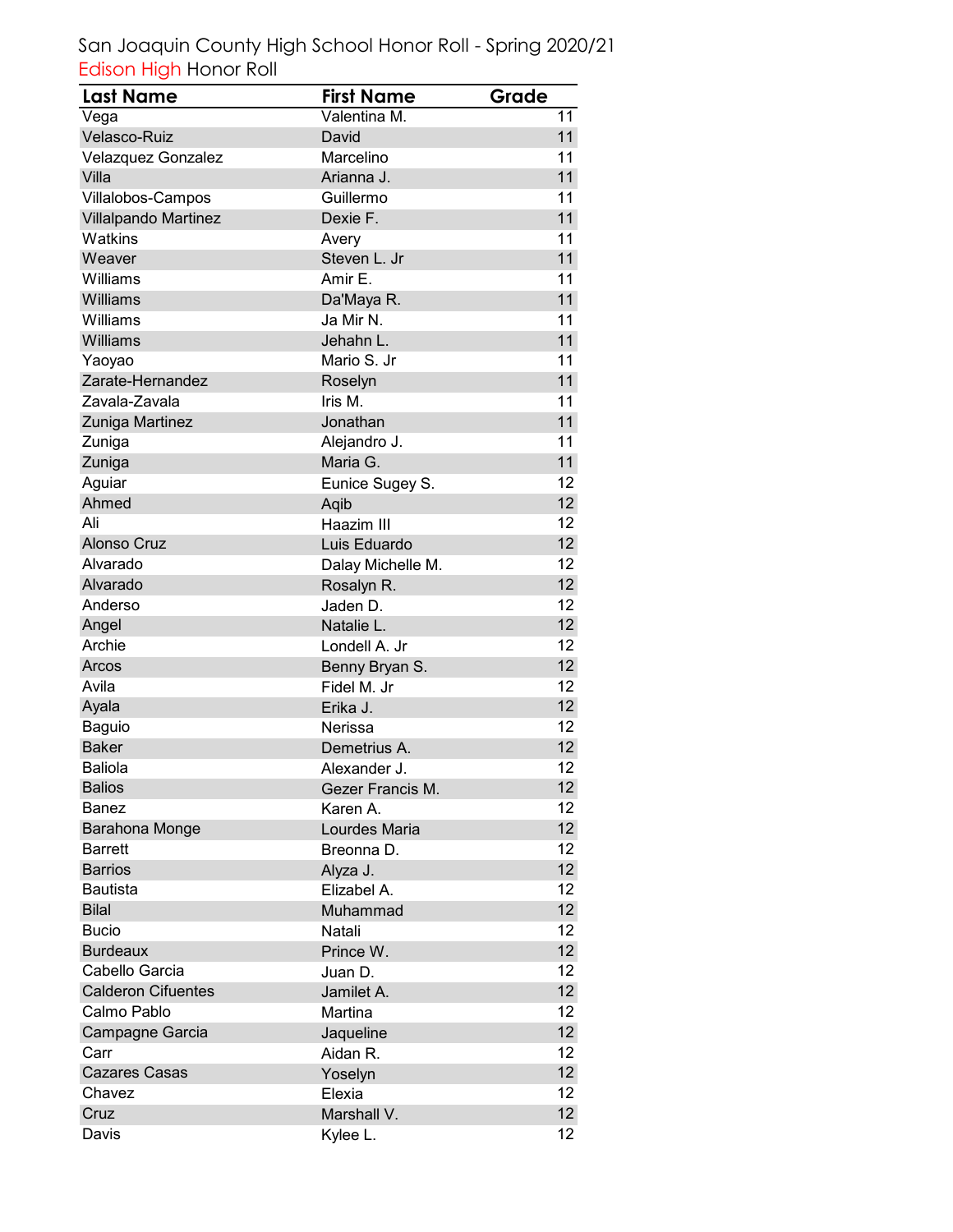| <b>Last Name</b>        | <b>First Name</b> | Grade           |
|-------------------------|-------------------|-----------------|
| De Leon Roblero         | Kendy             | 12              |
| Delgado-Juarez          | Jose M.           | 12              |
| Delgado-Medina          | Michelle          | 12 <sup>°</sup> |
| Diaz                    | Miguel A.         | 12              |
| Engaling                | Nevaeh L.         | 12 <sup>2</sup> |
| Fantulin                | Anthony T.        | 12              |
| Fernandez               | Marina            | 12 <sup>2</sup> |
| Ferreira Cato           | Lavinia I.        | 12              |
| Ganaway                 | Jemari A.         | 12 <sup>°</sup> |
| Garcia                  | Cheyenne R.       | 12              |
| Garibay                 | Victor M.         | 12 <sup>°</sup> |
| Gibbs                   | Kaleb M.          | 12 <sup>2</sup> |
| Gomez                   | Joaquin           | 12 <sup>2</sup> |
| Gomez                   | Leonardo          | 12              |
| Gomez-Bernal            | <b>Brisett A.</b> | 12 <sup>2</sup> |
| Gonzalez                | Jonathan          | 12              |
| Gonzalez                | Xavier A.         | 12 <sup>°</sup> |
| Grinnell                | John V. III       | 12              |
| Gutierrez               | Isabel T.         | 12              |
| <b>Guzman Ramirez</b>   | Neida V.          | 12              |
| Harrell                 | Cameron J.        | 12 <sup>2</sup> |
| Heredia                 | Alexa K.          | 12              |
| Hernandez               | Efrain            | 12 <sup>°</sup> |
| Hernandez               | Orlando Jr        | 12              |
| Huequis-Ayala           | Yoselin           | 12 <sup>°</sup> |
| Ibanez                  | Luis E.           | 12              |
| Johnson                 | De Majania U.     | 12 <sub>2</sub> |
| Juarez                  | Alejandro         | 12              |
| Jumawan                 | Charline O.       | 12 <sup>2</sup> |
| Justo                   | Edson M.          | 12              |
| Kangleon                | Myka P.           | 12 <sup>2</sup> |
| <b>Khalil Anam</b>      | Malak I.          | 12              |
| Khattak                 | Rahman            | 12              |
| King                    | Josiah F.         | 12              |
| Labor                   | Abigail T.        | 12              |
| Landaverde Noyola       | Yoltzin J.        | 12              |
| Lawyer                  | Elizabeth G.      | 12 <sup>2</sup> |
| Lewis                   | Marie L.          | 12              |
| Lona                    | April Y.          | 12              |
| Lopez                   | Maria Jazmin L.   | 12              |
| Lorenzo                 | Christofer I.     | 12              |
| Lyons                   | Jayalona J.       | 12              |
| Magana                  | Dalilah A.        | 12 <sup>°</sup> |
| Maldonado               | Analine A.        | 12              |
| Maldonado               | Daysi             | 12 <sup>°</sup> |
| Maltos                  | Annett C.         | 12              |
| <b>Martinez Padilla</b> | Brayan A.         | 12 <sup>2</sup> |
| Matsumoto               | Patricia R.       | 12              |
| Mauia                   | Reagan T. II      | 12 <sup>°</sup> |
| Medina-Covarrubias      | Daniel            | 12 <sub>2</sub> |
| Mendez                  | Ribaldo           | 12 <sup>°</sup> |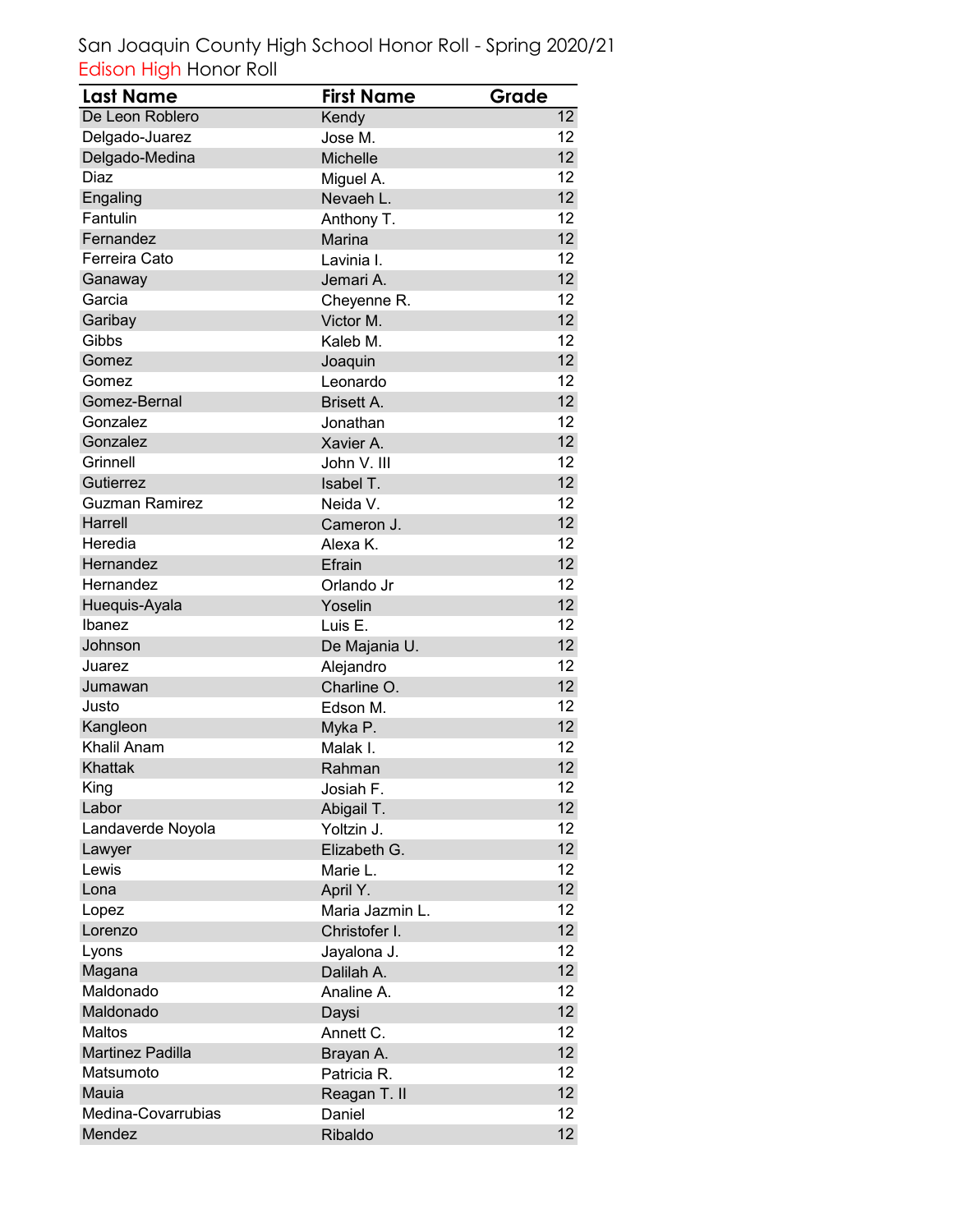| Last Name            | <b>First Name</b> | Grade           |
|----------------------|-------------------|-----------------|
| Mendoza              | Elise M.          | 12              |
| Mendoza              | Joel              | 12 <sup>°</sup> |
| Miguel Diego         | Magdalena         | 12              |
| Miranda              | Ubaldo            | 12 <sup>2</sup> |
| Moore                | Tyler K.          | 12              |
| Moreno               | Victor M.         | 12 <sup>°</sup> |
| Mulit                | Ella L.           | 12              |
| Munoz                | Daisy             | 12 <sup>2</sup> |
| Nataren              | Francisco A.      | 12              |
| Nitura               | Kaylee N.         | 12 <sup>2</sup> |
| Nunez                | Anthony I.        | 12              |
| <b>Ortiz Canales</b> | Suami Dariela     | 12 <sup>°</sup> |
| Padilla Covarrubias  | Samara G.         | 12 <sup>2</sup> |
| Pantoja-Lara         | Eric              | 12 <sup>2</sup> |
| Patterson            | Tamia A.          | 12              |
| Paz Velasquez        | Victor R.         | 12 <sup>2</sup> |
| Perez                | Iszik S.          | 12              |
| Perez                | Juan de Dios      | 12              |
| Perez                | Melanie D.        | 12              |
| Phiomavong           | Sean M.           | 12              |
| Pontod               | Alyssa M.         | 12              |
| Ramirez              | Elvia             | 12 <sup>2</sup> |
| Ramirez              | Marvin            | 12              |
| Rayo                 | Adilene           | 12              |
| Regalado-Chia        | Katherine         | 12              |
| Renteria             | Ashley            | 12 <sup>2</sup> |
| Reyes Lopez          | Ashley            | 12              |
| Reyes                | Adan              | 12 <sub>2</sub> |
| <b>Rios</b>          | Aliyah R.         | 12              |
| Rios-Villalobos      | Yesenia           | 12 <sub>2</sub> |
| Robinson             | Karena M.         | 12              |
| Rodriguez Duarte     | Edward A.         | 12 <sub>2</sub> |
| Roman-Barrera        | Maria D.          | 12              |
| Romero               | Francisco III     | 12 <sup>°</sup> |
| Rosas Garcia         | Diana             | 12              |
| Rose                 | Patrice M.        | 12 <sub>2</sub> |
| Rossi                | Ahna L.           | 12              |
| Ruben                | Jayden L.         | 12 <sub>2</sub> |
| Ruelas-Mendoza       | Brian E.          | 12              |
| Ruiria               | Elissia B.        | 12 <sup>°</sup> |
| Saliot               | Giselle M.        | 12 <sub>2</sub> |
| San                  | Kaylana C.        | 12 <sub>2</sub> |
| Sanchez Garcia       | Robert E.         | 12              |
| Santana              | Giselle           | 12 <sup>°</sup> |
| Seabron              | Jason R. Jr       | 12              |
| Short                | Dawan H.          | 12 <sup>2</sup> |
| Silva                | David T.          | 12              |
| Slade-Southall       | Harmony N.        | 12 <sub>2</sub> |
| Smith                | Coleone D.        | 12              |
| Soto                 | Isabella          | 12 <sup>°</sup> |
| Soto                 | Maria E.          | 12 <sub>2</sub> |